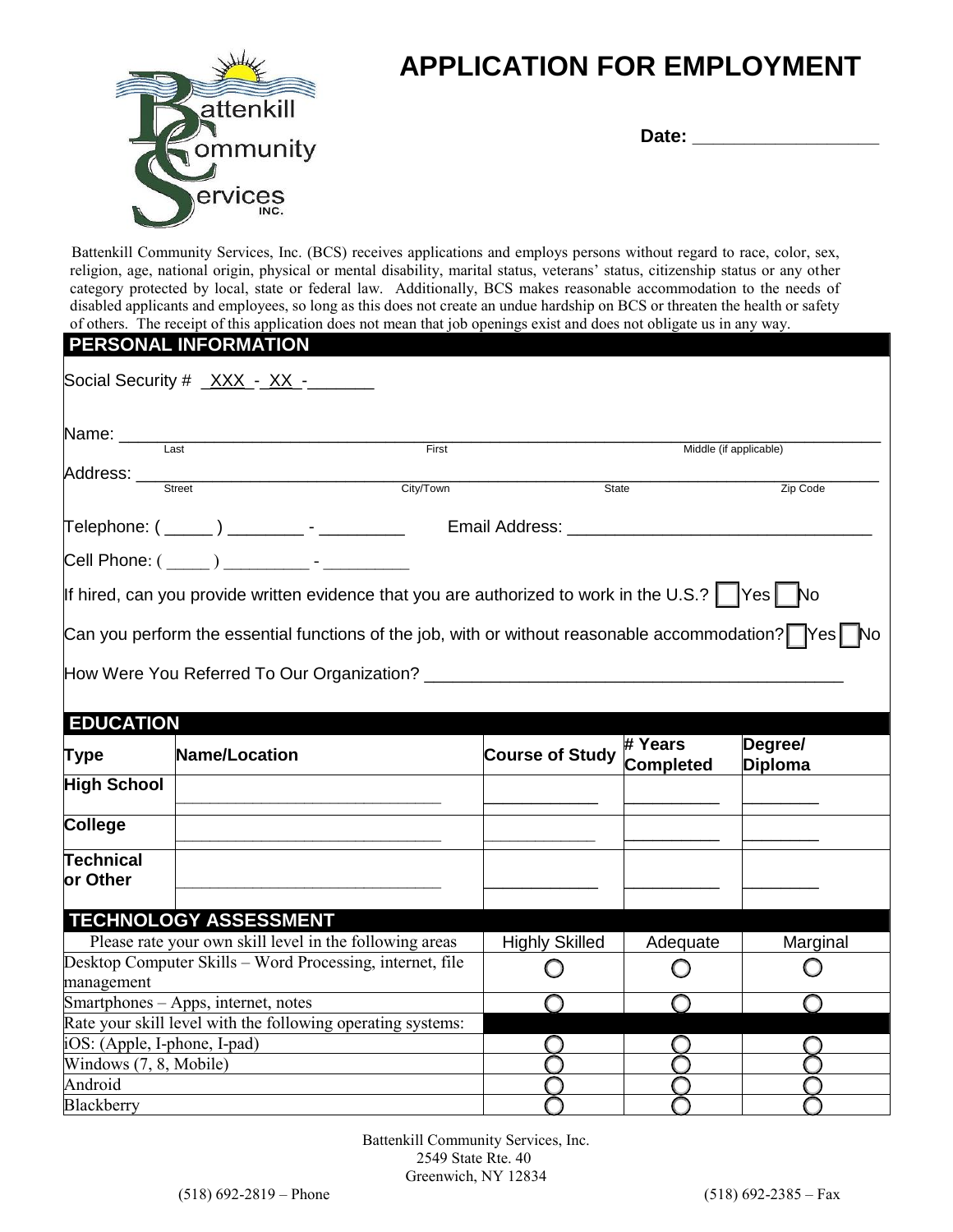## **EMPLOYMENT HISTORY**

Please list your employment record, including any period of unemployment, beginning with your most recent employer. Attach a resume only to supplement the information below. This application form must be completely filled out.

| COTTIPIETETY THIEU OUT.<br>Employer Name<br>Phone                    | <b>Dates</b>            |                    | Job duties and work performed                                                                                     |
|----------------------------------------------------------------------|-------------------------|--------------------|-------------------------------------------------------------------------------------------------------------------|
|                                                                      | From                    | To                 |                                                                                                                   |
| <b>Address</b>                                                       |                         |                    |                                                                                                                   |
|                                                                      |                         |                    |                                                                                                                   |
| Job Title                                                            | <b>Rate of Pay</b>      |                    |                                                                                                                   |
|                                                                      |                         |                    |                                                                                                                   |
| Supervisor (Name/Title)                                              | <b>Start</b>            | End                |                                                                                                                   |
| May we contact for reference?                                        |                         |                    | <b>Reason for leaving</b>                                                                                         |
| If not, why? Please select one                                       |                         |                    |                                                                                                                   |
|                                                                      |                         |                    |                                                                                                                   |
| <b>Employer Name</b><br>Phone                                        | <b>Dates</b>            |                    | Job duties and work performed                                                                                     |
|                                                                      | <b>From</b>             | To                 |                                                                                                                   |
| Address                                                              |                         |                    |                                                                                                                   |
|                                                                      |                         |                    |                                                                                                                   |
| Job Title                                                            |                         | <b>Rate of Pay</b> |                                                                                                                   |
| Supervisor (Name/Title)                                              |                         |                    |                                                                                                                   |
|                                                                      | <b>Start</b>            | <b>End</b>         |                                                                                                                   |
| May we contact for reference?                                        |                         |                    | <b>Reason for leaving</b>                                                                                         |
| If not, why? Please select one                                       |                         |                    |                                                                                                                   |
| <b>Employer Name</b><br>Phone                                        |                         |                    |                                                                                                                   |
|                                                                      |                         | <b>Dates</b>       | Job duties and work performed                                                                                     |
|                                                                      | <b>From</b>             | To                 |                                                                                                                   |
| Address                                                              |                         |                    |                                                                                                                   |
| Job Title                                                            |                         |                    |                                                                                                                   |
|                                                                      | <b>Rate of Pay</b>      |                    |                                                                                                                   |
|                                                                      |                         |                    |                                                                                                                   |
|                                                                      |                         |                    |                                                                                                                   |
| Supervisor (Name/Title)                                              | <b>Start</b>            | <b>End</b>         |                                                                                                                   |
| May we contact for reference?                                        |                         |                    | <b>Reason for leaving</b>                                                                                         |
|                                                                      |                         |                    |                                                                                                                   |
|                                                                      |                         |                    |                                                                                                                   |
| If not, why? Please select one                                       |                         |                    | Is there any information we would need about your name, or use of another name, for us to be able to check        |
| your work record? Nes Mo                                             | If yes, please specify: |                    |                                                                                                                   |
|                                                                      |                         |                    |                                                                                                                   |
|                                                                      |                         |                    |                                                                                                                   |
|                                                                      |                         |                    |                                                                                                                   |
|                                                                      |                         |                    |                                                                                                                   |
|                                                                      |                         |                    |                                                                                                                   |
|                                                                      |                         |                    | Please list any additional information that relates to your ability to perform the job for which you have applied |
| such as licenses, professional memberships, hobbies, interests, etc. |                         |                    |                                                                                                                   |
|                                                                      |                         |                    |                                                                                                                   |
|                                                                      |                         |                    |                                                                                                                   |
|                                                                      |                         |                    |                                                                                                                   |
|                                                                      |                         |                    |                                                                                                                   |
|                                                                      |                         |                    |                                                                                                                   |
|                                                                      |                         |                    |                                                                                                                   |
|                                                                      |                         |                    |                                                                                                                   |
|                                                                      |                         |                    |                                                                                                                   |
|                                                                      |                         |                    |                                                                                                                   |
|                                                                      |                         |                    |                                                                                                                   |
|                                                                      |                         |                    |                                                                                                                   |
|                                                                      |                         |                    |                                                                                                                   |